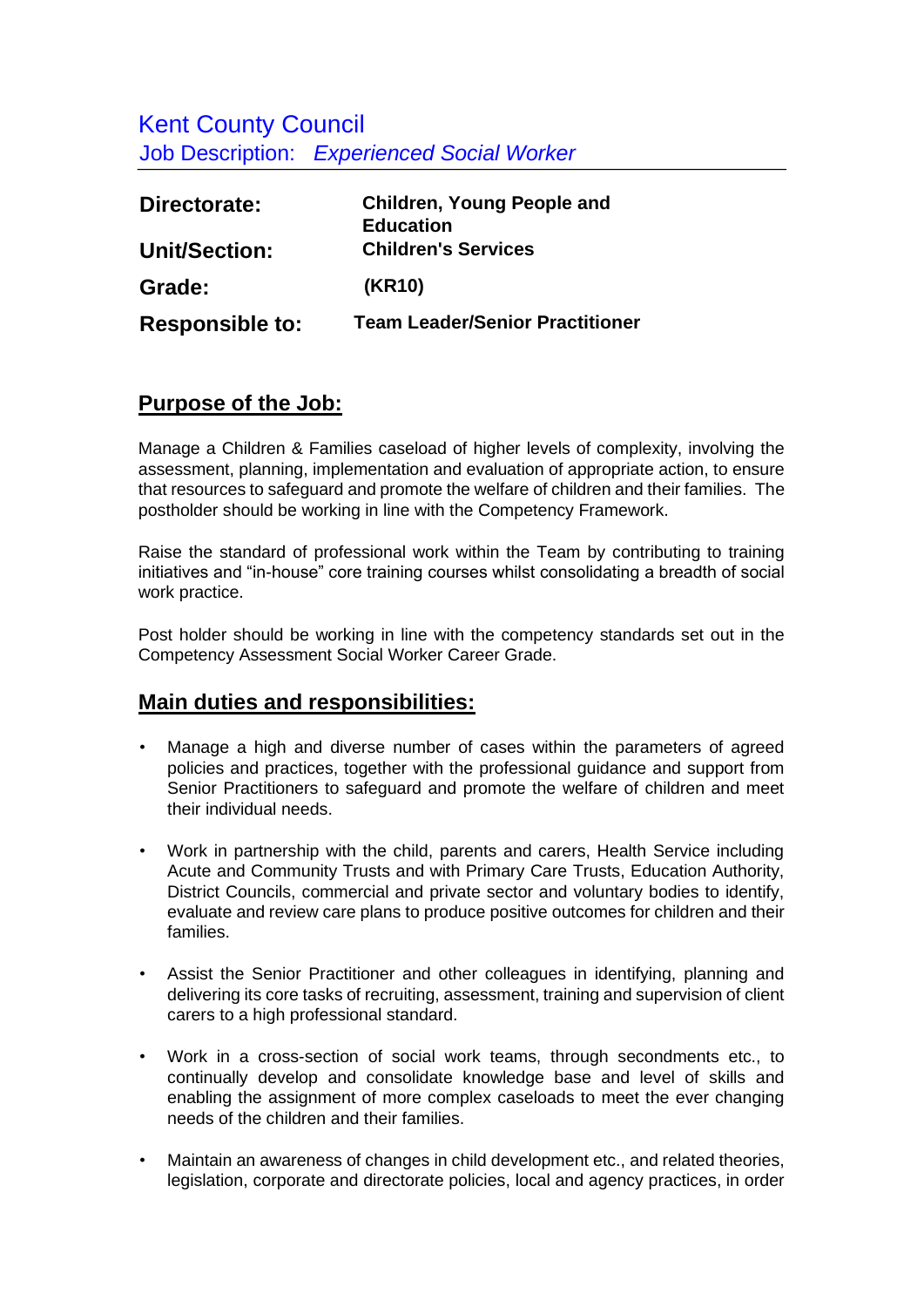to disseminate knowledge and contribute to the delivery of a high standard of service.

- Attend regular "in-house" core training courses, compile a portfolio of evidence supported by experiences in the field to achieve appropriate competency levels within practice level three of the Competency Assessment Social Worker Career Grade.
- Prepare applications for submission to Family Courts and represent the County Council's Children & Families Service as and when required in Court in accordance with the County Council's procedures to safeguard and promote the welfare of children.
- In liaison with the Senior Practitioner, operate across a variety of Children & Families teams to gain a diverse level of knowledge and experience that meets the appropriate practice competency level and a high standard of service delivery.

Footnote: This job description is provided to assist the job holder to know what their main duties are. It may be amended from time to time without change to the level of responsibility appropriate to the grade of post.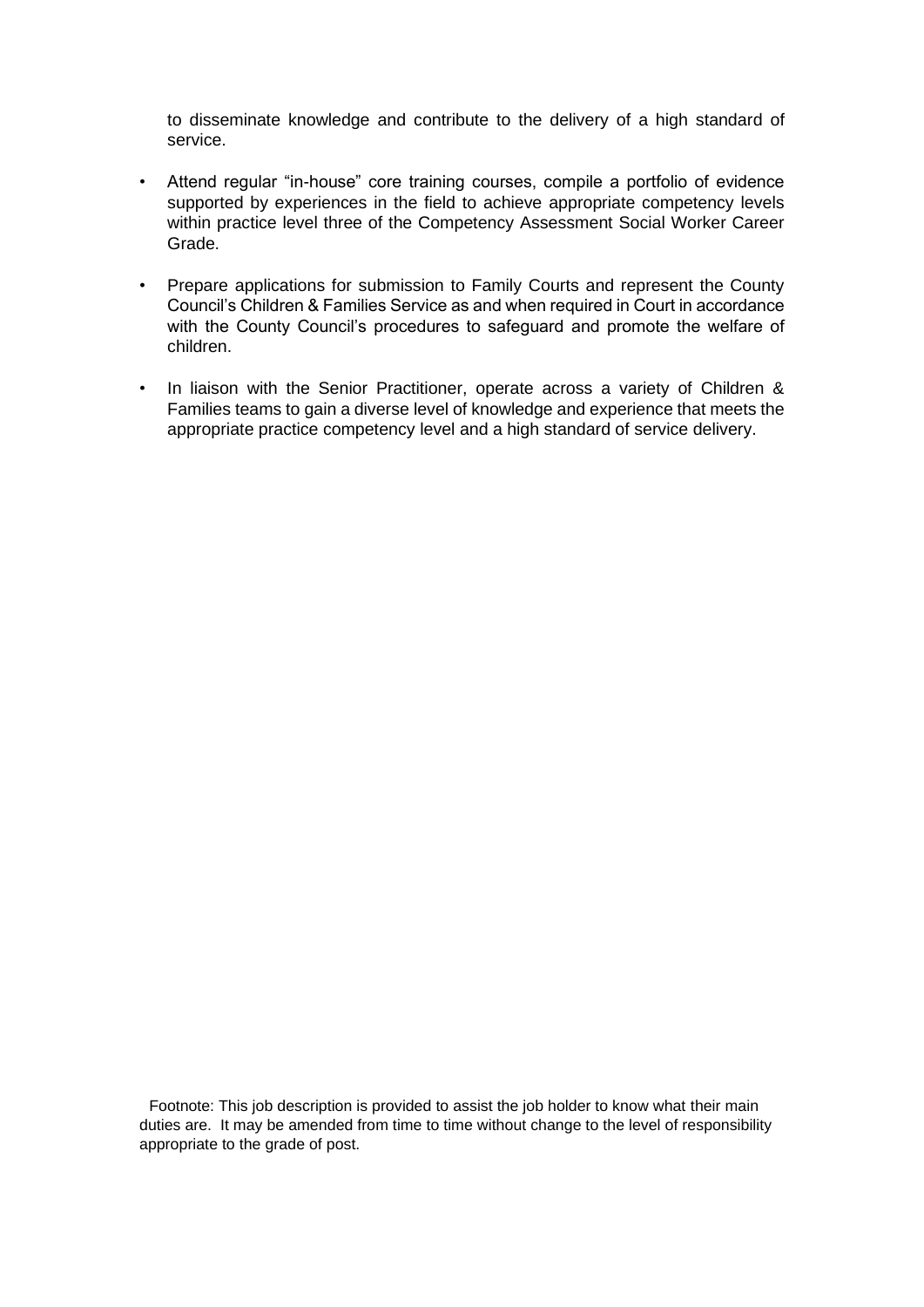## Kent County Council Person Specification: *Experienced Social Worker*

The following outlines the criteria for this post. Applicants who have a disability and who meet the criteria will be shortlisted.

Applicants should describe in their application how they meet these criteria.

|                             | <b>CRITERIA</b>                                                                                                                                                                                    |
|-----------------------------|----------------------------------------------------------------------------------------------------------------------------------------------------------------------------------------------------|
| <b>QUALIFICATIONS</b>       | Degree in Social Work, CQSW/DipSW or<br>equivalent and registration as a social worker with<br>Social Work England.                                                                                |
|                             | <b>Consolidation Module</b>                                                                                                                                                                        |
|                             | Specialist Award (Child Care)<br>Advanced Award (when introduced)                                                                                                                                  |
| <b>EXPERIENCE</b>           | Diverse post qualification practice experience in<br>Children and Families of a magnitude that<br>enables the post holder to have achieved the<br>relevant level of the Competency Framework       |
| <b>SKILLS AND ABILITIES</b> | Ability to supervise and develop student<br>placements and other social worker staff                                                                                                               |
|                             | Computer literate with good written skills for report<br>and assessment writing                                                                                                                    |
|                             | Good interpersonal skills to communicate<br>effectively with clients and colleagues                                                                                                                |
|                             | Interest/desire to lead in training courses                                                                                                                                                        |
|                             | Supervisory, mediation and negotiation skills                                                                                                                                                      |
|                             | Ability to work effectively on own initiative as well<br>as within a team                                                                                                                          |
| <b>KNOWLEDGE</b>            | Good Working knowledge of The Children's Act<br>1989, Adoption Act 1976, Adoption Regulations,<br>Placement of Children Regulations, Foster<br>Placement Regulations and Child Care<br>Regulations |
|                             | Good working knowledge of County Procedures<br>relating to Looked After Children, Children in Need<br>and children in the Child Protection System                                                  |
|                             | Good understanding of Quality Protects -<br>Transforming Children's Services, Working<br>Together                                                                                                  |